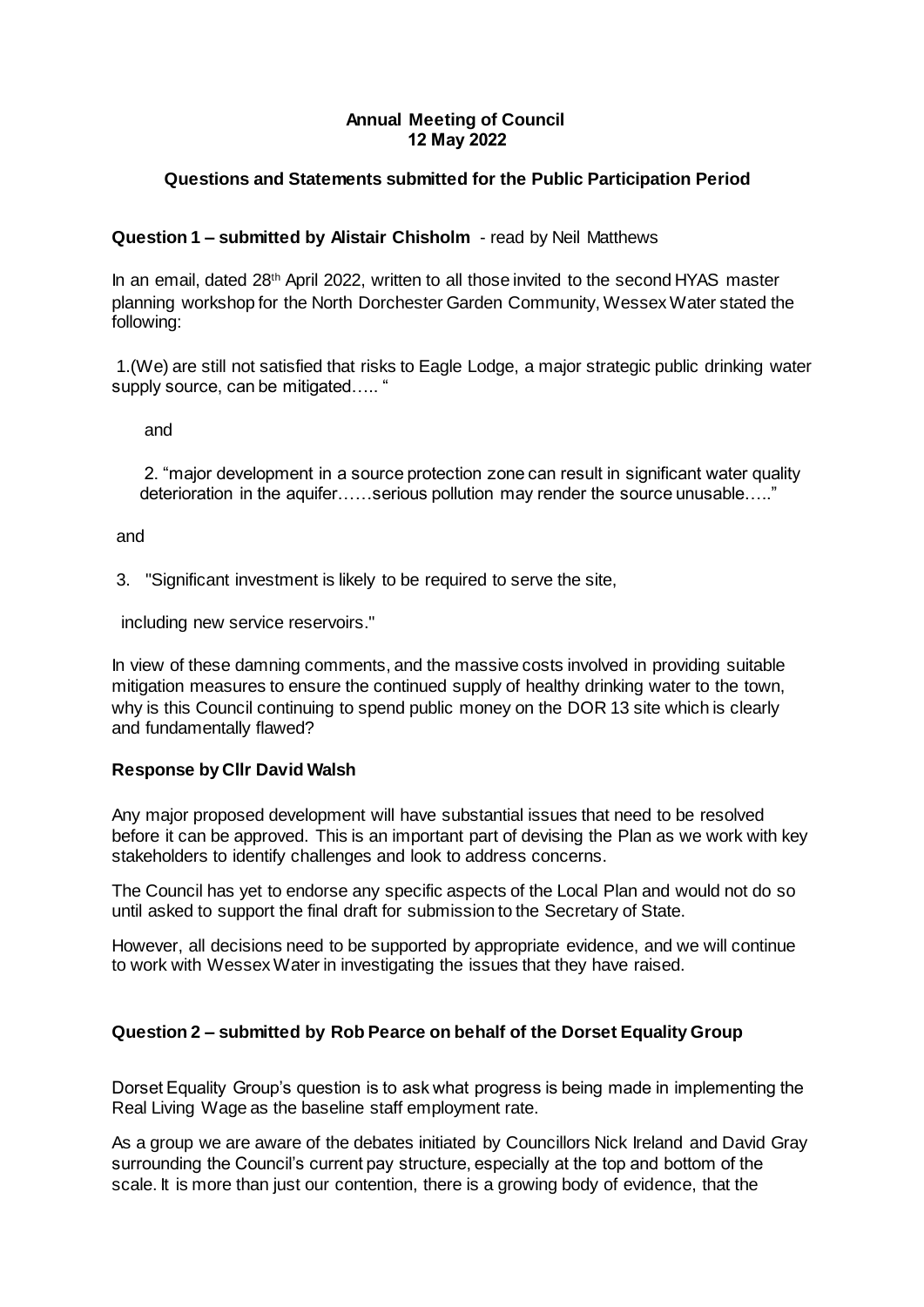pernicious effects of inequality impact heavily on happiness, health, housing and many other areas of life and that they affect us **all**.

We applaud the tenacity, flexibility and service to the people of Dorset which Dorset Council has demonstrated throughout the pandemic. The contribution of staff undertaking essential, but in the past relatively unrecognised, roles has been widely appreciated by Dorset residents and we urge Dorset Council to become in the very near future a Real Living Wage employer and to be in a position to promote widely the benefits of a more equitable wage structure.

We recognise the huge burdens placed on local authorities to fulfil their statutory obligations with diminishing resources in real terms, but we know too that economic, health and social crises provide unmissable opportunities for imaginative policy formation and implementation. It is our view that now is the time for Dorset Councillors, council officers and staff, trades unions, staff associations and Dorset residents to design such a policy and to see it to implementation. Not only will baseline pay increase, but so too will morale, productivity, local purchasing power and the example set to the private sector.

Dorset, despite all that it offers in terms of quality of life, has some of the highest indicators of inequality in the UK with often exorbitant urban housing costs; isolation and expensive, but frequently poor, public transport links in rural areas; and insecure and seasonal employment in seaside towns.

Let's secure for Dorset not only a highly valued quality of life but also the consideration and respect which the lowest paid deserve, alleviating some of their anxieties about the cost of enjoying life in Dorset.

Thank you very much.

#### **Response by Cllr Jill Haynes**

The majority of Dorset Council's pay rates are set through national pay bargaining.

The national local government employers are seeking to increase the lowest pay point, over a period, to achieve the Real Living Wage. As the Council is committed to national bargaining then it is right that we support the national employers in their endeavours.

The pace of Dorset Council's movement towards the Real Living Wage will therefore be determined through national negotiations

#### **Question 3 & 4 – submitted by Dr Sandra Reeve on behalf of Dorset Climate Action Network (Question to be read by Giles Watts from Dorset Action Network)**

Dorset Council needs to be seen to operate fairly and to set high standards in public office. **Dorset Climate Action Network** is therefore very disappointed at the way the motion on UK energy self-sufficiency (Agenda 13) was handled at the Full Council meeting on 14th April.

It was clear that there were strong feelings in the chamber about this motion which included the proposal: 'Mindful of the current experience of global conflict and uncertainty, Dorset Council urges the Government to introduce an energy policy with the principal objective of securing permanent UK energy self-sufficiency from as early a date as possible, *utilising whatever forms of energy generation sourced from within the UK are necessary to*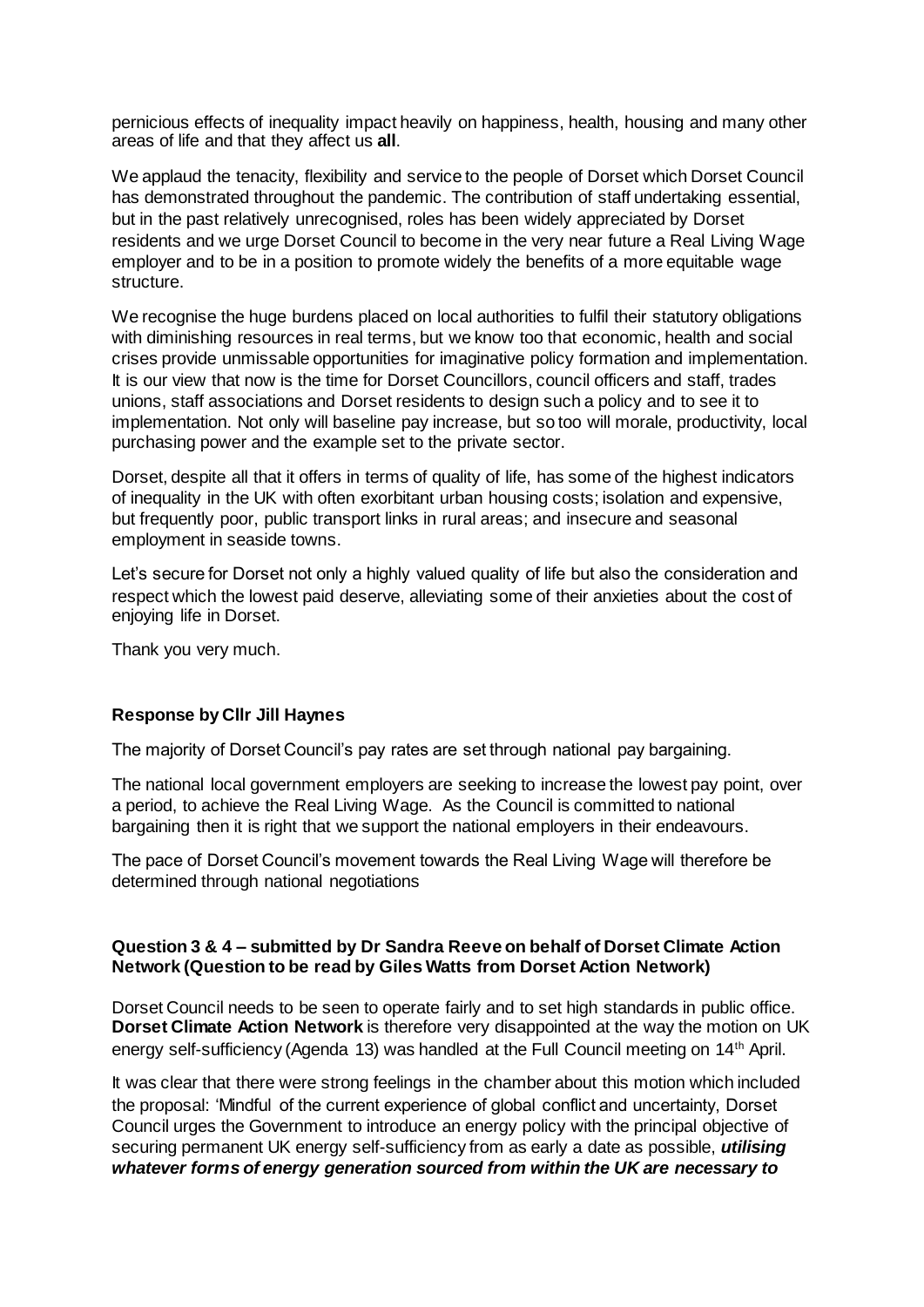*this end'.* This proposal ignores both the recommendations of the IPPC report and Dorset Council's own Climate and Ecological Emergency Strategy.

Following the disruption by protesters, the meeting was moved to another room, where a vote was taken *with no debate permitted,* **apart from the words of the proposer and the seconder which were delivered before the disruption.** 

We note the actions by the two protesters calling themselves Grannies for the Future. However Dorset Council's response to the protest was disappointing. By hurrying through the vote of such a key motion without public discussion and behind closed doors, the Council has stifled an important debate in the face of climate change and clearly failed to respect the principles of democracy, thereby damaging the Council's democratic reputation.

We call on the Council to deem the vote on the motion Agenda 13 null and void and bring the motion back to a future meeting so that it can be openly debated in public before a second vote is taken. We gather that this is possible if 24 members provide notice of a revised motion.

Question 1: Will the Chair please give their reasons for moving to an immediate vote on Agenda 13 without debate, rather than adjourning the vote to another occasion, which they could have chosen to do?

Question 2:We hope Dorset Council agrees that our energy and climate security is important enough to require a proper public debate; if so will the Council bring the motion back to a future meeting as this appears to us to be the most equitable way forward?

#### **Response by Cllr Val Pothecary**

In the introduction to their questions Dorset Climate Action Network merely **note** the actions by the two protesters who disrupted the last Full Council meeting and they then go on to criticise the Council for what they say was a failing to respect the principles of democracy.

Noting the actions of the protesters is not good enough. What the protesters did was a deliberate attempt to prevent a democratic vote from taking place. It resulted in disruption to our meeting, it resulted in the police having to be called out and it is now resulting in council tax payers having to meet the cost of additional security measures for our meetings, tonight and in the future.

The question describes the vote as having taken place behind closed doors. That is not true. The disruption by the protesters meant that we had to reconvene in a different room but I did not re-start the meeting until members of the public were present, as we are obliged to do.

In fact it was the very presence of the three members of the public that influenced my decision. They had been in the gallery with the two protesters and having just witnessed such an extraordinary event I was most concerned that no further incidents occurred – who knew what might still happen!? So for reasons of members and officers safety I took the decision to forgo the usual debate and move straight to a vote. Yes, I could have adjourned the meeting, but I did not wish the protesters to succeed in preventing a democratic vote from taking place.

I was supported in my decision by both the Chief Executive and the Monitoring Officer. Debate was curtailed because of the actions of the protesters but my decision was to ensure that a democratic vote took place on an item that was included on our agenda to be decided that evening.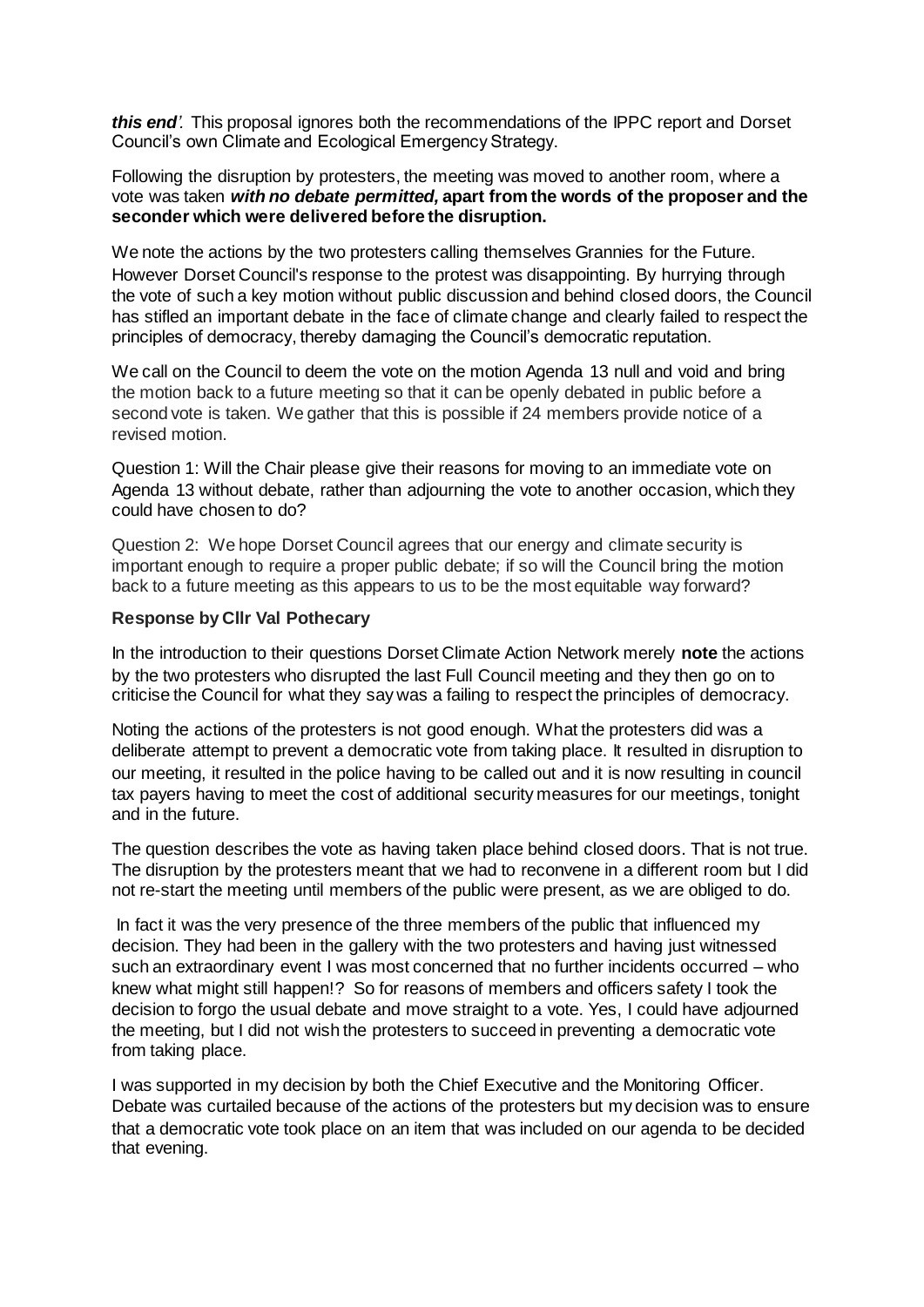Questions, answers, motions and updates relating to climate feature regularly on our agendas and I expect that will continue. The Leader's motion to our last meeting was agreed and it stands now as a decision of the Council and has been enacted.

## **Question 5 & 6 – submitted by Caz Dennett XR, Dorchester, Weymouth and Portland**

On the 4 th April 2022 UN General Secretary Antonio Guterres said:

*"We are on a pathway to global warming of more than double the 1.5°C limit agreed in Paris. Some Government and business leaders are saying one thing, but doing another. Simply put, they are lying. And the results will be catastrophic. This is a climate emergency.*

*Climate scientists warn that we are already perilously close to tipping points that could lead to cascading and irreversible climate impacts. But, high*‑*emitting Governments and corporations are not just turning a blind eye, they are adding fuel to the flames.*

*They are choking our planet, based on their vested interests and historic investments in fossil fuels, when cheaper, renewable solutions provide green jobs, energy security and greater price stability.*

*Climate activists are sometimes depicted as dangerous radicals. But, the truly dangerous radicals are the countries that are increasing the production of fossil fuels [which include the UK].*

*Investing in new fossil fuels infrastructure is moral and economic madness.* 

*We must triple the speed of the shift to renewable energy.* 

*Leaders must lead.* 

*If you live in a big city, a rural area or a small island State; if you invest in the stock market; if you care about justice and our children's future; demand an end to all fossil fuel subsidies."*

#### **Is Antonio Guterres, the United Nations and the Intergovernmental Panel on Climate Change wrong to say we must prevent all new oil & gas extraction, including here in Dorset?**

#### Question 2

Three years ago Dorset Council declared we are in a climate emergency, yet last month passed a motion to support new oil & gas extraction including here in Dorset, and continues to invest £41 million of our Dorset Pension Fund in fossil fuels.

## **Does Dorset Council understand you are saying one thing and doing another, and displaying the moral and economic madness Mr Guterres refers to?**

## **Response by Cllr Ray Bryan**

If I may, I would like to answer your questions together as one is relate to the other.

Dorset Council has committed to the leadership required to deliver the aspirations of the climate and ecological strategy, working across multiple systems and partnerships. The council has significant tools and levers that it can utilise to help us on this journey, but it cannot deliver the change required on its own. As with any change of this scale, there will out of necessity be a period of transition where energy, transport and other key systems decarbonise, and wider behavioural change reduces our environmental impact. Reducing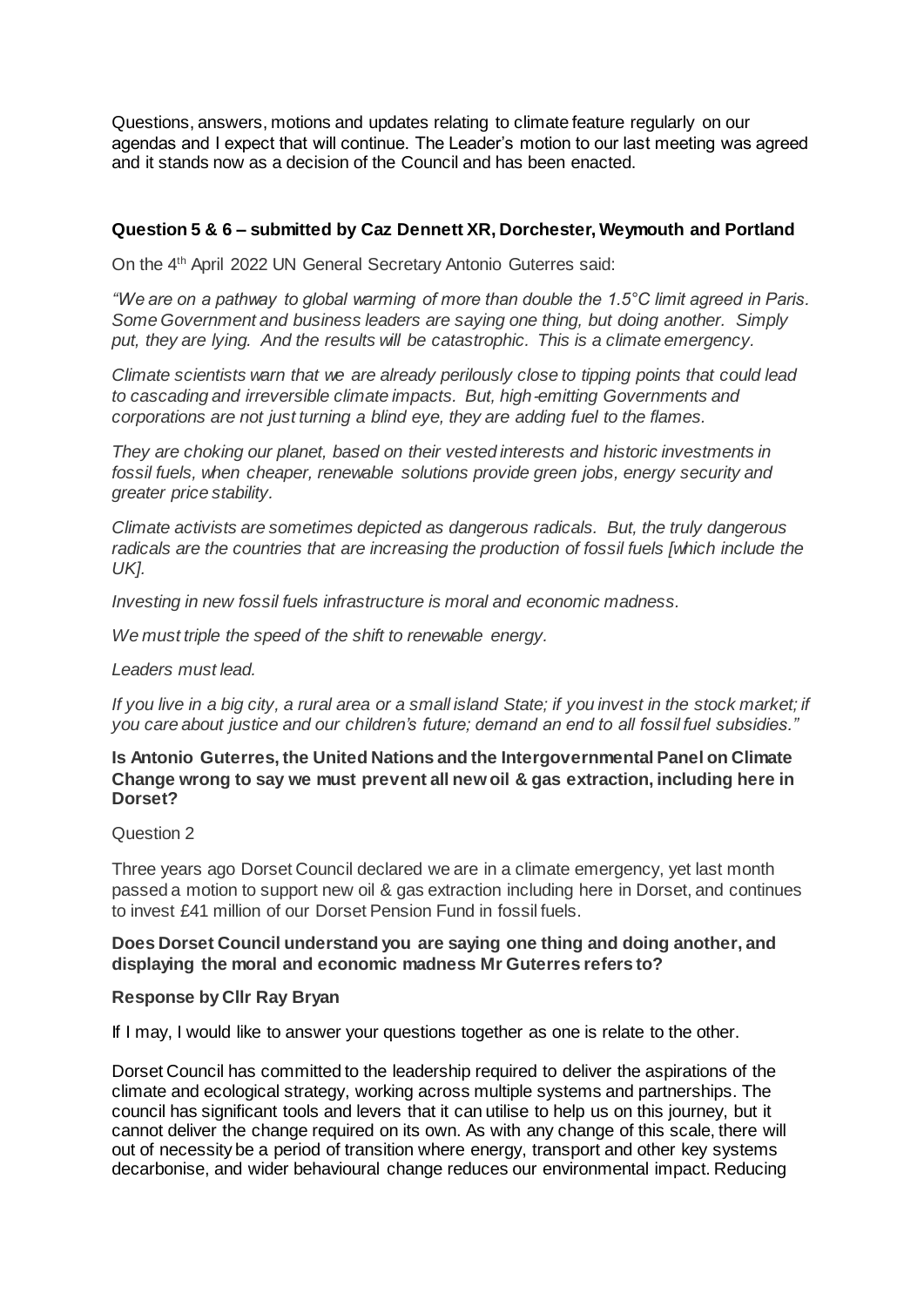the discussion to a simple binary set of choices minimises the scale and scope of the challenges that we all face within society. We are all facing a huge challenge to make the necessary changes, and therefore I have committed to continue dialogue with government and other key partners and communities to investigate how we can remove barriers and empower councils like Dorset to make decisions on their energy needs. I have always been open for dialogue on how we can work on accelerating the transition, and concrete ideas that are cognisant of the complexity of delivering on our aspirations that understand the role of local government are always welcome.

Dorset Council has delegated its responsibilities as an administering authority for the Local Government Pension Scheme (LGPS) to the Pension Fund Committee which has a duty to scheme members and their employers to ensure that the contributions they pay into the pension fund are invested appropriately to make returns sufficient to meet the fund's obligations to pay pensions and other benefits.

In September 2020, the Pension Fund Committee agreed a strategy not to divest completely from companies involved in the sourcing and refining of fossil fuels but instead to seek to reduce investment in all high carbon emitting companies and to influence the demand for fossil fuels and their financing, not just their supply. Significant decarbonisation has been and will continue to be achieved through the transition of assets to the management of Brunel Pension Partnership, the pension fund's LGPS investment pooling manager. 10% of the pension fund's assets are now invested in Brunel's sustainable equities fund and all other actively managed Brunel funds are committed to a policy of a 7% year on year reduction in their carbon footprint."

## **Question 7 – submitted by Giles Watts**

My wife and I are lucky enough to be hosting two lovely Ukrainian Families who are seeking sanctuary from the war. They are two women in their 30s and three children aged 5, 8 and 8. Both families are from Kharkiv which has been largely destroyed by Russian forces. At the start of the war they spent their first week cowering in an unlit cellar beneath a Barber's shop before escaping to Poland. The Polish welcomed them in without any delays and quickly allocated them a single room in a large apartment block in Katowice along with many other refugee families.

The families arrived in Dorchester on Friday after a 5-week struggle to obtain visas. Two of the children did not have passports and had to travel to Warsaw for biometrics (photos and fingerprinting). Despite intervention from Chris Loder's team – for which we are grateful – the last visa for the 8-year-old boy was not granted until Wednesday evening just hours before flying. The stress levels have been very high and our first hand experience of the Home Office's visa system has been a shameful disgrace.

Local support in Dorset has been fabulous and heart-warming with everyone wanting to help with everything including phone chips, clothing, events and even offers of monetary support. it is truly the kindness of strangers. Dorset council have also supported us in a number of ways. DBS checks and a safety check of our property have both been carried out with common sense and efficiency, while your helpline and welcome packs were well received although ultimately less useful than local networks such as "Help for Kindness" in Weymouth.

School places are our first priority and we were surprised that schools have not been provided with any additional resources and many are already full. We have been incredibly lucky. The Prince of Wales School in Dorchester under their inspirational head, Gary Spracklen, agreed to take in the children immediately, and has provided them with free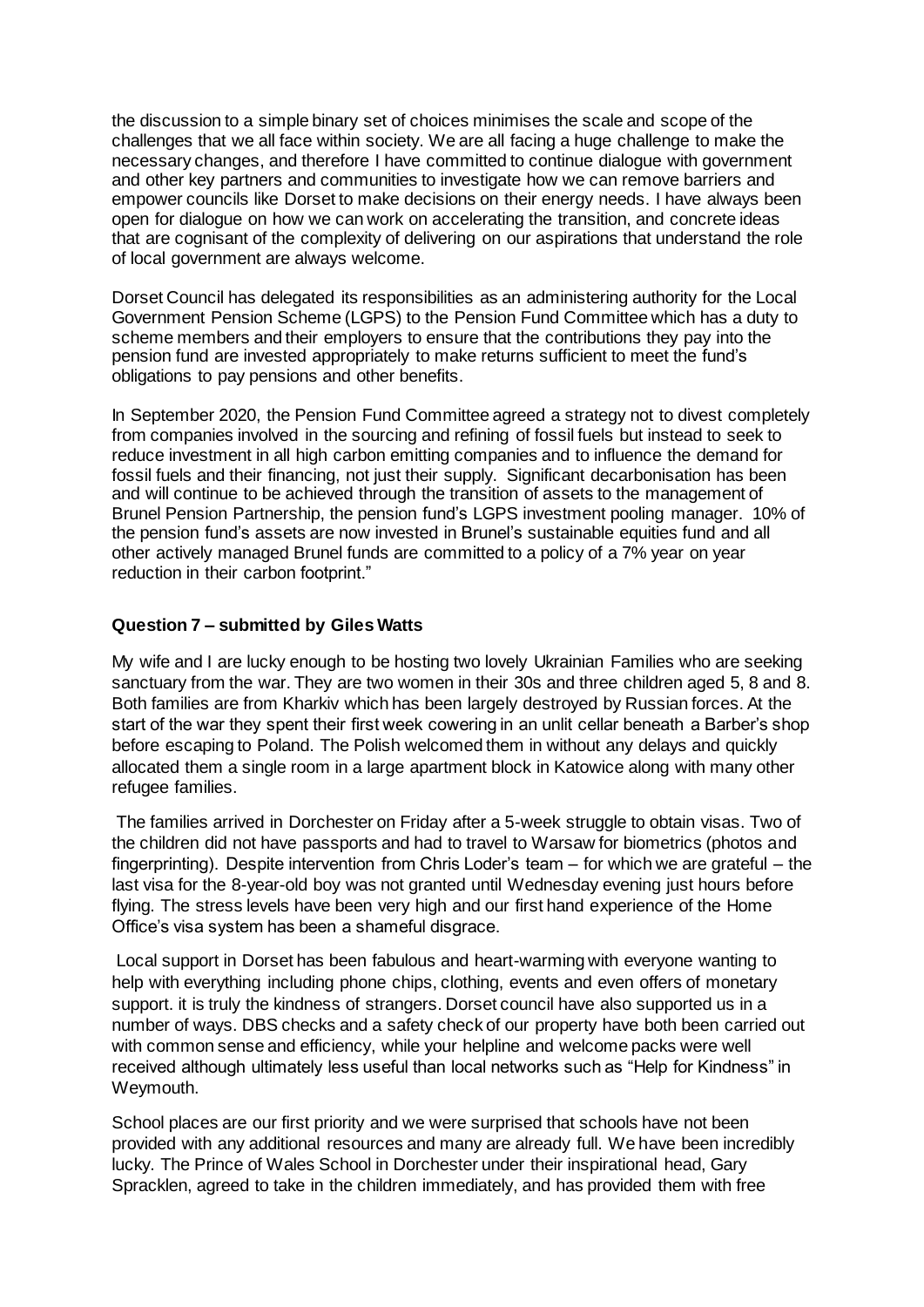second hand school uniforms and allocated them with school meals out of their own budget until universal credit is confirmed.

For the mothers, the next stage may prove to be even more difficult. They need to sign up for medical and dental services and they need a bank account before they can apply for universal credit and child benefit which we have been informed will take at least 6 weeks and may require originals of documents they do not have. Until then, they will have almost no funds coming in. To work, they must also apply for a National Security number which we hear can be very tricky and time-consuming.

## **Question**

We believe Dorset Council is receiving £10,500 from the government for every Ukrainian refugee. Out of this the Ukrainians receive £200 each on a pre-paid card and the Host families receive £350 per month. How do Dorset Council intend to spend the remaining funds? We wondered whether some should go to local schools that take on refugee children to provide additional staffing and resources and whether the council might also support language classes for both refugees and host families.

# **Response by Cllr Laura Miller**

We thank Giles for their response and indeed offer our thanks to all hosts in Dorset. We are humbled by the wonderful warm welcome being provided to Ukrainian refugees by Dorset residents.

We recognise the challenges that people are facing in receiving their visas and share your appreciation of the work our local MPs have been doing to help address these issues with the Home Office.

The support from Dorset Council and partners, including 'Help and Kindness' and Volunteer Centre Dorset, who are undertaking the DBS checks on our behalf is coordinated through our Dorset Together network so I am pleased to hear how well this has worked. It is a strong multi-agency partnership that continues to respond to questions and emerging needs at both county and local level.

We are coordinating admissions to schools through our school admissions team and can confirm that 27 schools across the county have welcomed children or are in the process of welcoming children.

The council is due to receive funding based on a formula of £10,500 per guest arriving through the Homes for Ukraine scheme. This funding is being used to deliver the requirements of the Homes for the Ukraine scheme in the following ways:

- Undertaking the suitability checks for hosts including accommodation and DBS checks
- Set up our call centre response and undertaking the administration of payments to hosts
- Making interim payments to quests
- Providing quest welfare checks through in person visits once they have arrived
- Meeting any care or support needs of guests
- Helping guests settle if they wish to remain here
- Supporting voluntary and community organisations that are supporting hosts and guests